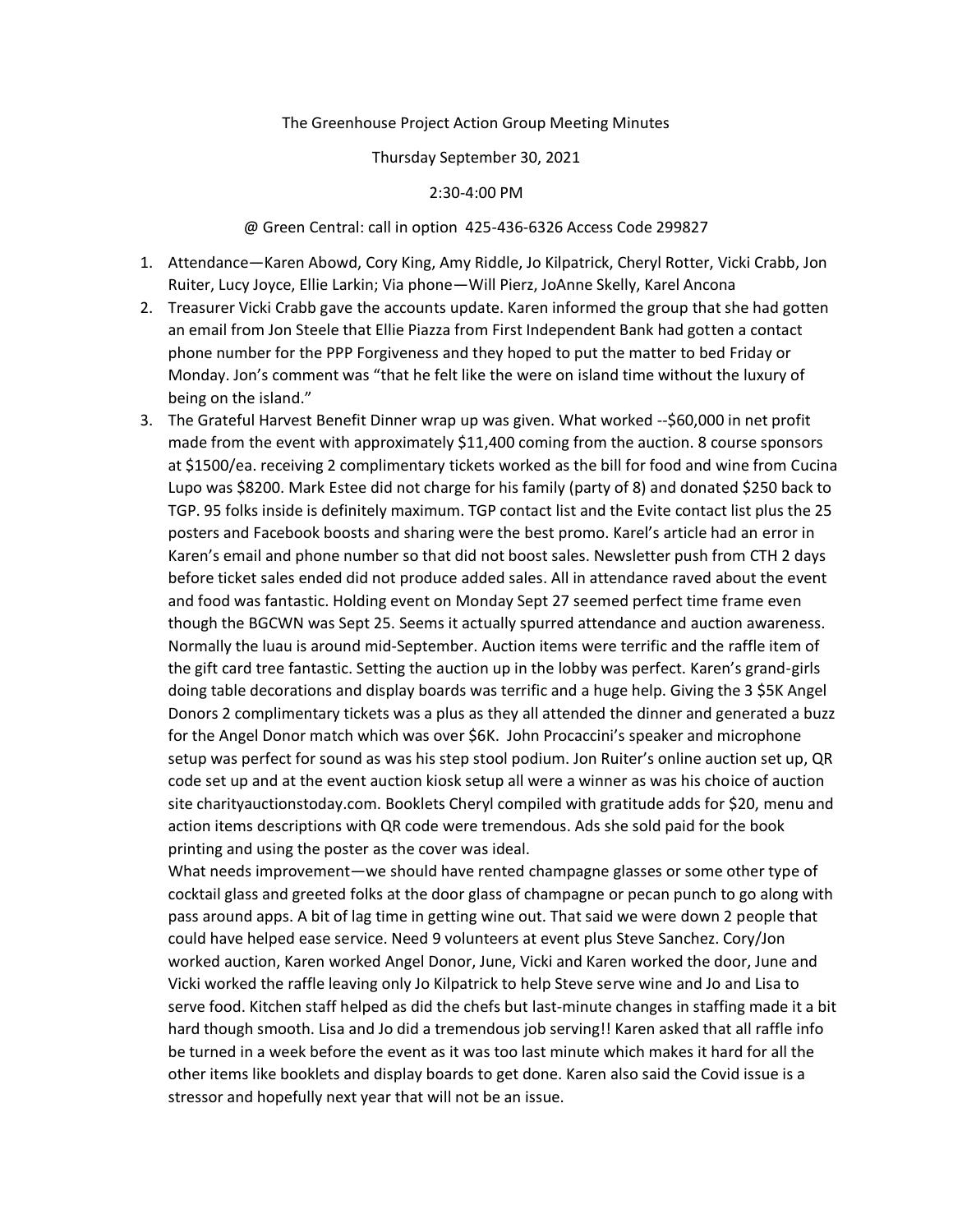4.Flower Basket status update was given. Jon Ruiter had already revised the flower basket sponsor form for 2022 and Cory said the baskets had been taken down by Cassinelli that day. That said there was some discussion about extending the season to mid-October or Nv day. However, given weather trends both JoAnne and Karen agreed not to overpromise and under deliver. The baskets looking beautiful when coming down makes a more lasting impression than half dead. Karen would reach out to John Cassinelli to see if mid-October is even an option but would also pay attention to overnight low temps in the coming weeks to see if it was even worth asking about. The marketing approach would be Karen emailing this year's sponsors and including the sponsorship form. The wait and see what comes in before Jon reaches out to new contacts or past sponsors. In January Karel will do a sponsorship article if needed. 80 basket potential with maybe adding 2 brackets for a total of 70 downtown adding to Curry St baskets and 10 existing business brackets.

5.Karen and Jon reported on the outcome of the Planning Commission meeting. TGP was unanimously approved with only 1 negative comment from El Pollo Loco who had been reached out to months ago. Mark Korinek would receive the docs for sign off on conditions in 10 days. Most conditions were standard with a couple possible infrastructure upgrades. Paul Eckert/NDEP was drafting 30-day public notice docs and would have to Mark Korinek to review early next week. Next steps for vermiculture and teaching farm expansion would be EPS doing the grading, but Cory would check with Mike Mortenson from school district buildings and grounds since he has done much of the grading work on that property. Will said likely berming would need to happen on all 4 sides. It was mentioned that if NDEP had to do a public hearing it would delay things. Will suggested they put a stepped approach plan together as this needed to be accomplished per SUP permit in 1 yr. Will said the only raw material is school district food waste and other green waste sources like wood chips, leaves and coffee grounds needed to ne sourced. JoAnne has plenty of leaves that she can deliver, and Jo would contact Tom Wyan on wood chips.

6. Jon Ruiter gave the Executive Director update. TGP had received the \$5K Rotary grant he had applied for the Continuous Flow composting unit. He turned in the Charis Fund grant request yesterday for the teaching farm expansion. He also turned in the NV Energy status report due today.

Jon had posted the produce donations attached\* Some donations today.

7. Cory gave the Greenhouse Manager update. He introduced full time AmeriCorps Ellie Larkin. Gleaning started last week with Kiwanis help of grapes, apples and pears. No luck with training yet as Susan from NV Dream center had a bike accident. Amy reported classes were going well and focus was on seed collecting and getting student buy in. Cory is working with Candi on getting CLS out to classes. Cory has had interest from random students not just AG students on Garden Club to begin in Spring. Some frost issues last night but tomatoes in good shape. Greenhouse in order for tomatoes, peppers. Sunchokes and potatoes to he harvested yet in outside gardens. Ellie had harvested potatoes today.

8.Will gave Assistant Manager update. He will conduct garlic class in Arnold's absence. Arnold thinking he will be fine to conduct a Spring class. Will and Dave discussing shade structure next week. Karen mentioned Lifetime Structures, a Carson company, as a local resource. Will did not experience hard frost. Tomatoes are ripening. He donated beets, turnips, greens and tomatoes.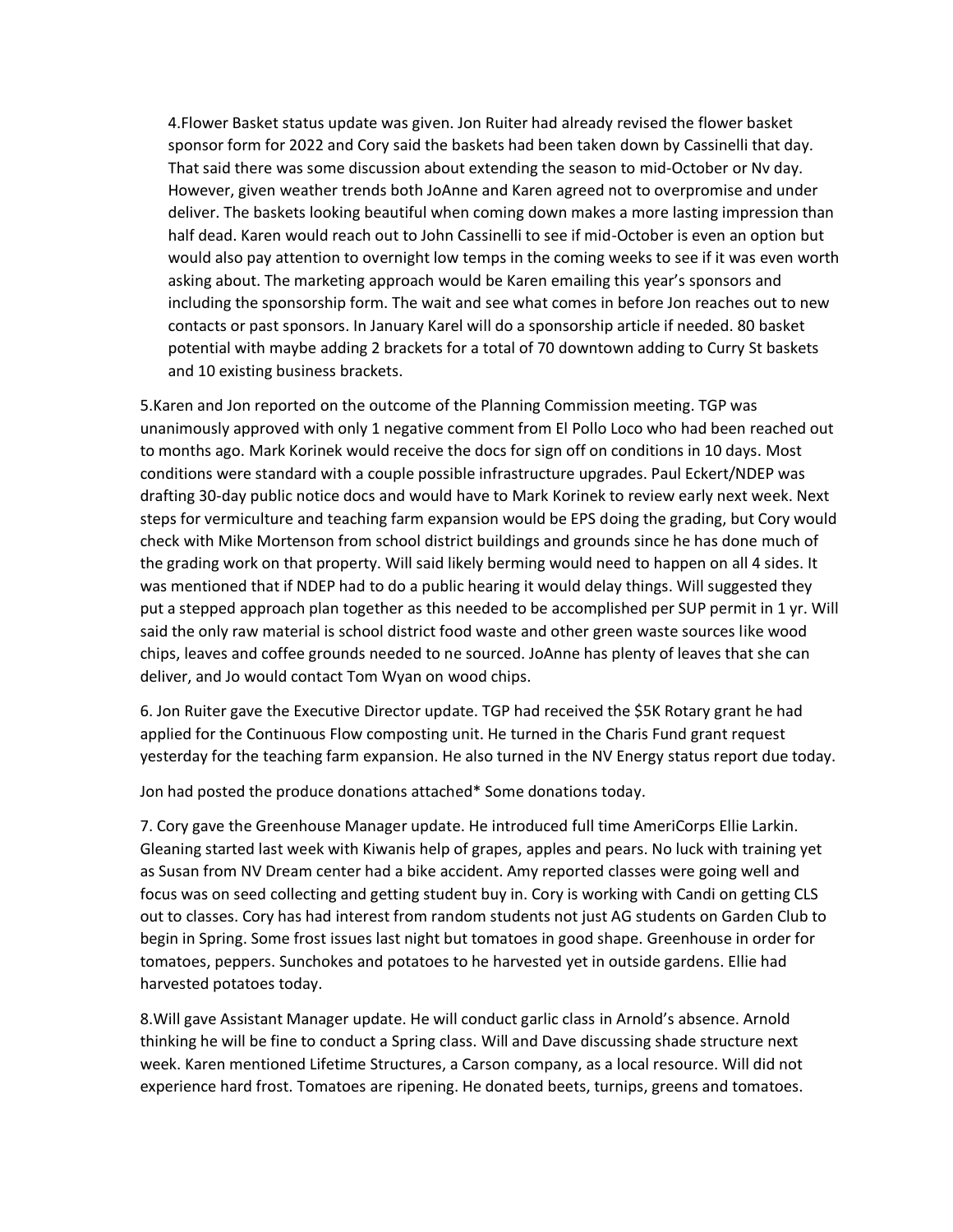Deer devastated potato crop so he is working on ways to thwart deer. He will coordinate with Cory on which crops he will plant versus Cory on their sites. Corn was saved for seed for next year.

9. No AG/FFA representatives were present.

10. Newsletter deadline of Oct 17 and Karel would do board member article and Cheryl would contact John Procaccini for next issue. Ronele would give Jon content for Facebook post on NV Big Give Nov 30 and Karen would ask Ronele to generate or work with Amy on a card that indicates if

Monies have been donated in lieu of a gift in someone's name.

11. Under other issues Jo brought up, Canyon Flowers and how professional their set up at Farmers Market was. Karen suggested that maybe Garden Club and FFA could take this on but that flowers lasting was vital. You deliver a product that does not last, and folks will not buy again. Flowers cannot be harvested the day of bouquet arranging. JoAnne recommended aspirin and NOT floral powder as preservative and using willows harvested at Foothill Garden to put in the water.

12. Next meeting Thursday October 28 @ 2:30 PM @ Green Central with call in option.

13. Meeting adjourned at 4 PM.